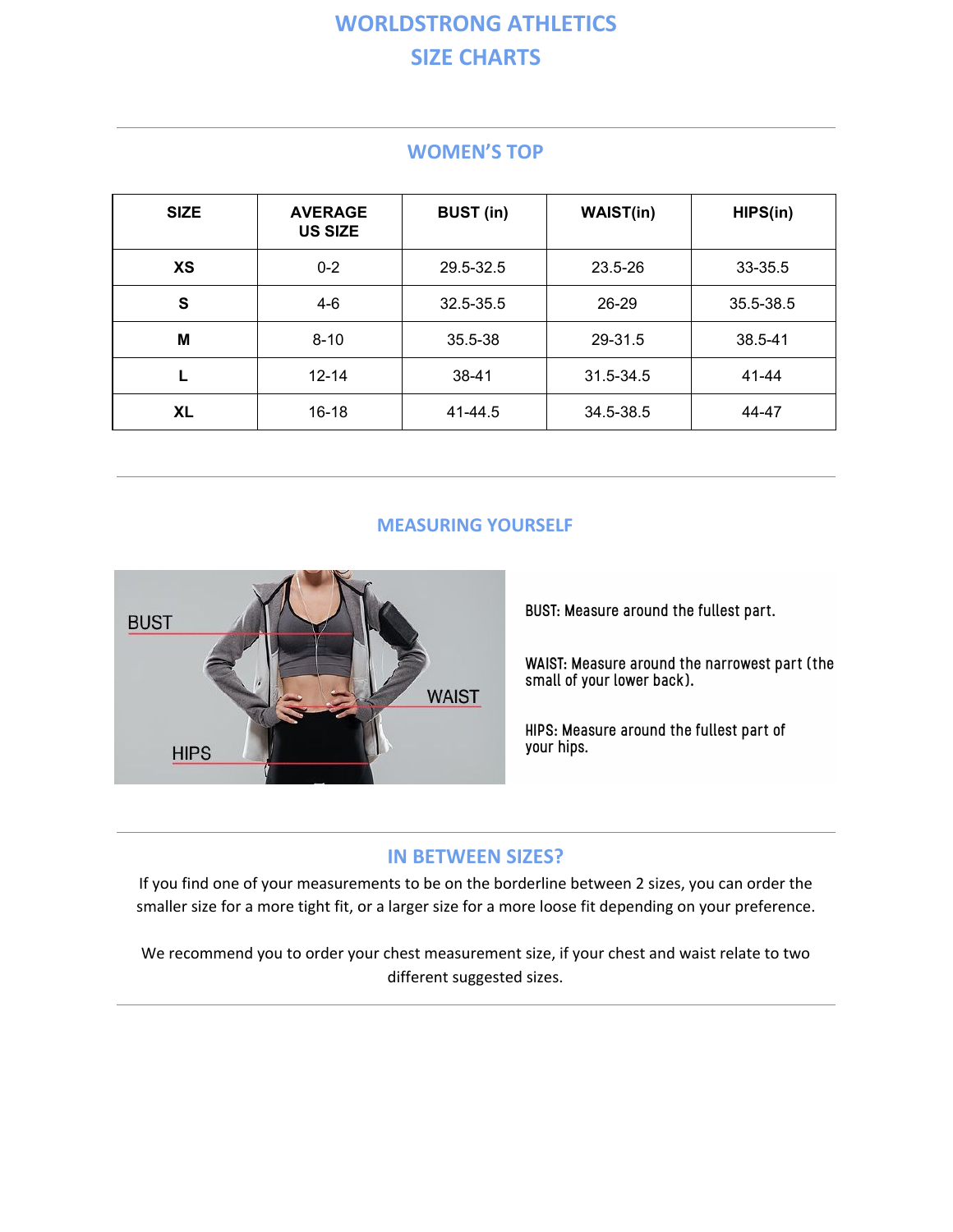# **WORLDSTRONG ATHLETICS SIZE CHARTS**

| <b>SIZE</b> | <b>AVERAGE</b><br><b>US SIZE</b> | <b>BUST</b> (in) | <b>WAIST(in)</b> | HIPS(in)  |
|-------------|----------------------------------|------------------|------------------|-----------|
| <b>XS</b>   | $0 - 2$                          | 29.5-32.5        | 23.5-26          | 33-35.5   |
| S           | $4-6$                            | 32.5-35.5        | 26-29            | 35.5-38.5 |
| M           | $8 - 10$                         | 35.5-38          | 29-31.5          | 38.5-41   |
|             | $12 - 14$                        | $38 - 41$        | 31.5-34.5        | 41-44     |
| XL          | $16 - 18$                        | 41-44.5          | 34.5-38.5        | 44-47     |

### **WOMEN'S SPORTS BRAS**

### **MEASURING YOURSELF**



BUST: Measure around the fullest part.

WAIST: Measure around the narrowest part (the small of your lower back).

HIPS: Measure around the fullest part of your hips.

## **IN BETWEEN SIZES?**

If you find one of your measurements to be on the borderline between 2 sizes, you can order the smaller size for a more tight fit, or a larger size for a more loose fit depending on your preference.

We recommend you to order your chest measurement size, if your chest and waist relate to two different suggested sizes.